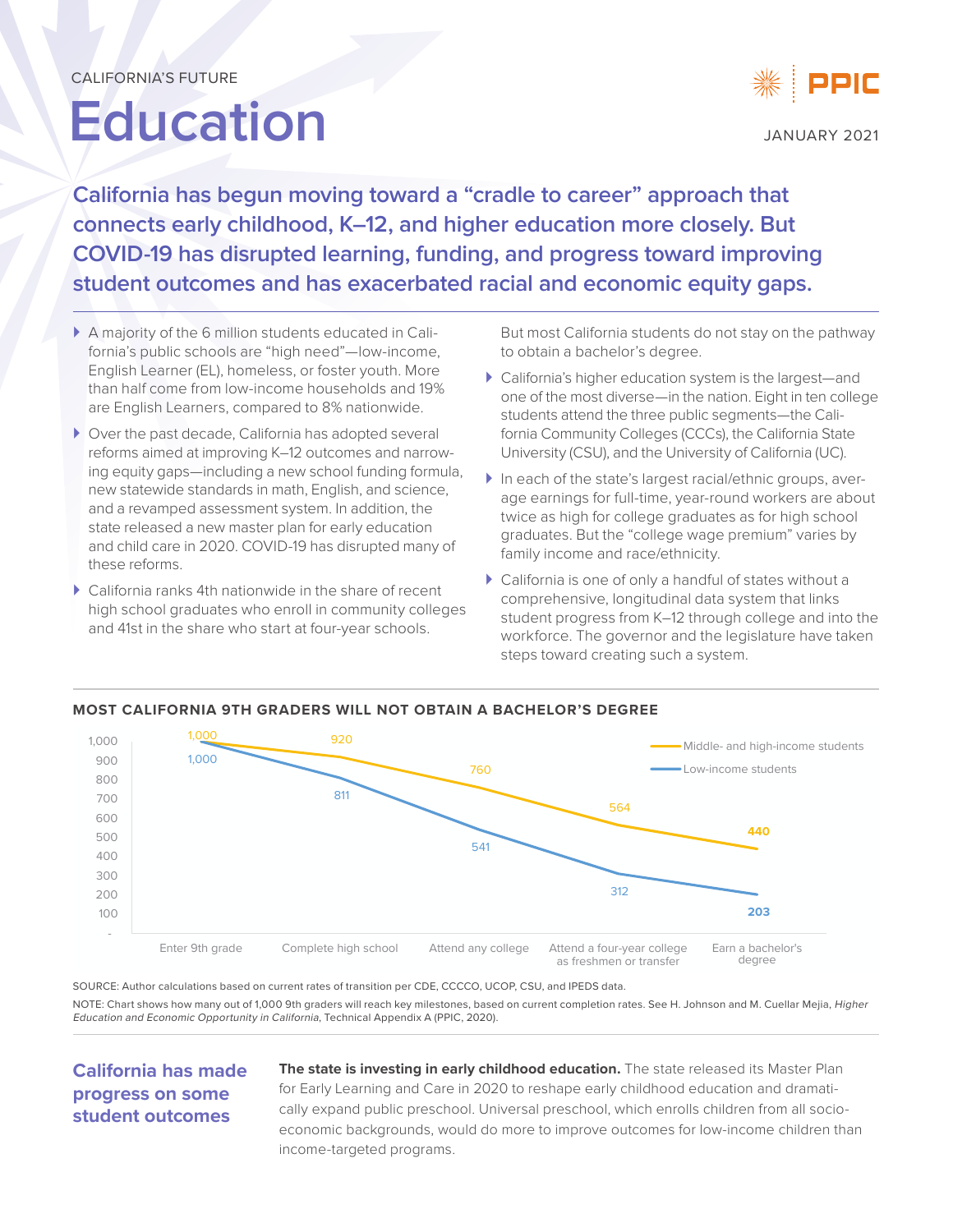Prior to the COVID-19 disruption, K-12 test scores had been improving. The shares of students meeting proficiency standards rose 5 to 10 percentage points (depending on the grade) between 2015—when new tests were rolled out—and 2019. However, proficiency rates in math have been lower for African American (21%), Latino (28%), low-income (27%), EL (13%), and disabled (13%) students. The persistence of equity gaps has prompted many to call for greater transparency—in particular, better information on school-level spending.

**More high school graduates than ever are eligible for UC and CSU.** The proportion of high school graduates completing a college preparatory curriculum (known as the A–G requirement) has grown. A state study found that about 14% of the 2015 graduating class are eligible for UC, and about 41% are eligible for CSU. These shares are higher than the 12.5% and 33% eligibility levels recommended by the state's Master Plan for Higher Education.

**Most college students are now enrolling successfully in college-level courses.** The community colleges have implemented major reforms to remediation assessment, placement, and coursework. CSU discontinued remediation as of 2018, enrolling all entering students in college-level courses and providing support for underprepared students.

**On-time graduation rates have been improving at UC and CSU.** On-time graduation rates are increasing at both UC and CSU, and CSU has seen notable increases in six-year graduation rates. Rates in both systems have continued to improve even during the pandemic.



#### **COLLEGE PREPARATION AMONG HIGH SCHOOL GRADUATES HAS IMPROVED, BUT EQUITY GAPS REMAIN**

SOURCE: Author calculations based on California Department of Education data.

NOTES: Figure shows the shares completing all A–G courses with grades of C or better. Some of the increase may be due to changes in CDE definitions. The 2018–19 data is based on following a cohort of 9th graders for four years, while the 2008–09 data is based on a single year (grade 12 to graduation). In 2016–17, when both measures were available, the share meeting UC and CSU requirements was 3 percentage points higher under the newer approach. Low-income includes students eligible for free and reduced-price lunch or whose parents did not graduate from high school.

## **COVID-19 has intensified the state's education challenges**

**California's digital divide continues to impede learning.** The state has invested in a patchwork of efforts to address disparities and mitigate learning loss during the pandemic. These investments have improved student access to digital devices at home, but internet access remains a challenge for many families. Forty percent of low-income children lacked reliable internet or devices in fall 2020, and 13% of college students do not have broadband at home.

**COVID-19 has underlined opportunity gaps in the K–20 pipeline.** African Americans, Latinos, low-income students, English Learners, and students with disabilities are less likely to be proficient in English, math, and science, complete the A–G requirement, graduate from high school on time, and enroll in postsecondary institutions.

**The COVID-19 fallout isn't just about academics.** Learning loss is likely to affect students throughout their lifetimes, negatively impacting their college, career, and income prospects. Material hardship is widespread. Nationwide, schools served 43% fewer meals than during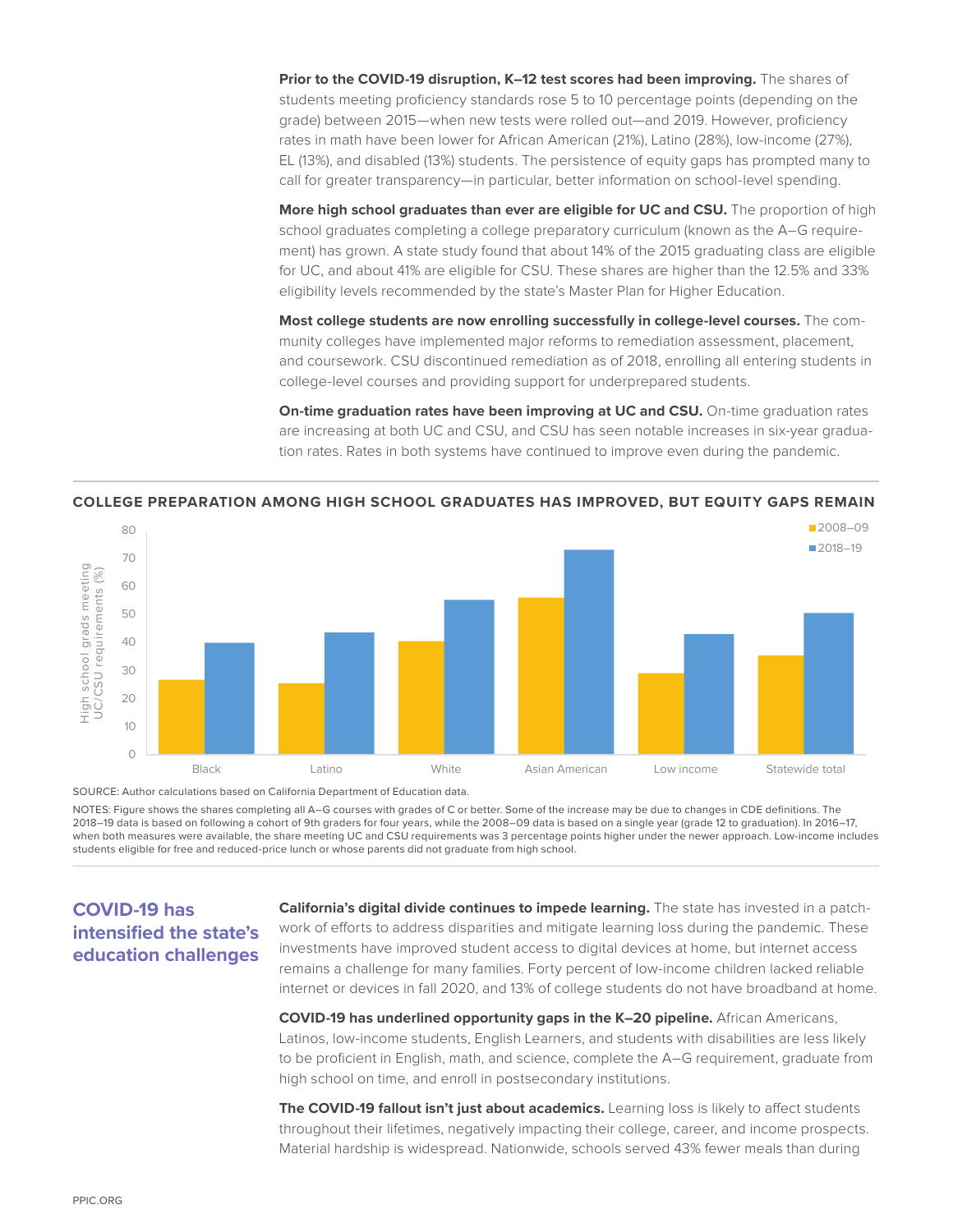the 2018–19 school year. In California, nearly 40% of Black families reported not having sufficient food and a third of low-income families missed rent or mortgage payments last spring. Many students and their families are also struggling with mental health and social and emotional well-being.

Many public K-12 facilities are in poor condition. Nearly 40% of students attend schools that do not meet the minimum facility standards and 15% attend schools with extreme deficiency such as water damage, power failures, and structural damage. Districts with lower capital spending and smaller tax bases report higher levels of deficiencies. COVID-19 brought additional challenges, as many schools do not have sufficient building space, adequate ventilation systems, and cleaning supplies.

**The COVID-19 crisis adds uncertainty to K–12 budgets.** COVID-19 has halted recent growth in state funding that brought spending per pupil up to roughly the national average in 2017–18. The 2020–21 state budget avoided cuts to K–12 education, and better-than-expected revenues may prevent fiscal distress over the next year. However, future revenues are highly uncertain. The state also projects declines in public K–12 enrollment—a key determinant of funding—in most counties over the coming decade. COVID-19 may exacerbate enrollment declines, if parents shift to private or home schooling, especially at the earlier grade levels.

**UC and CSU face budget challenges.** To make up for state funding cuts during the Great Recession, the systems increased tuition and increased out-of-state enrollment. But the COVID-19 downturn requires different strategies, given travel restrictions, health concerns, and a cap on nonresident enrollment at UC. Moreover, the cost of online learning resources and training coupled with a drop in revenues from auxiliary enterprises such as housing and food services increased budget challenges.



### **CALIFORNIA'S DIGITAL DIVIDE CONTINUES TO IMPEDE STUDENT LEARNING**

SOURCE:Census Household Pulse Survey, 2020.

NOTES: Asterisked estimate is statistically distinguishable at or below 5%. Sample includes 102,514 Californians surveyed April 23–June 2 (spring) and August 19– September 28 (fall). Children in surveyed households attend public or private schools in California. Households with missing/non-reported responses are excluded from analyses. Household income is based on 2019 income: low income < \$50,000; high income > \$100,000. Race/ethnicity is based on the household member who completed the Pulse survey.

**Connecting California's education systems will improve outcomes and opportunities**

As California recovers from the COVID-19 crisis, state leaders should embrace and invest in the interdependence of educational systems, from pre-K through higher education.

**Create a statewide education data system.** Stakeholders are working on a statewide education data system, which would make it much easier to assess student progress from one system to the next. Connecting existing databases across preschool programs, schools, colleges, employment, and social services, and making the data accessible, could help policymakers coordinate, assess, and improve early childhood, K–12, and higher education programs. In addition, it will allow the state to set and pursue educational and workforce goals.